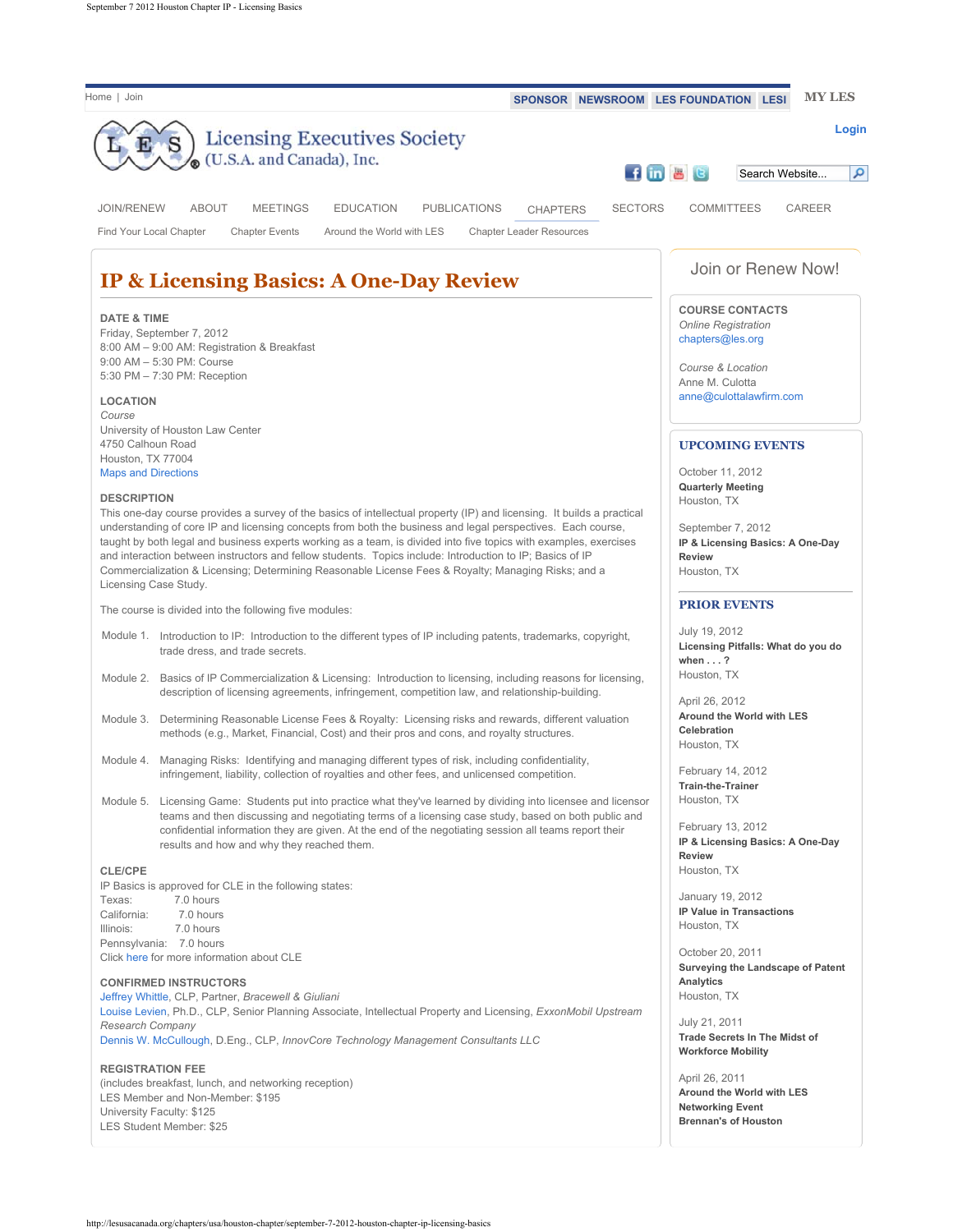Non-Member Student: \$35\*

*\*For non-member student, fee includes one year LES (USA & Canada) student membership*

Can't make the course. Join course participants and faculty at the evening networking reception. *Reception Only* LES Member: \$20

LES Non-Member: \$25

**CANCELLATION POLICY** No refunds after August 24 Substitutions are permitted

#### **INSTRUCTOR BIOS**

#### **Jeffrey Whittle**

Jeffrey Whittle has experience representing clients in various technology-based transactions, including licenses, agreements for technology development, transfer, acquisition, joint development, product development, strategic alliance, collaboration, and product distribution, as well as various other intellectual property agreements in the software, e-commerce, energy, telecommunications, mechanical/electrical, financial, and medical industries.

Mr. Whittle also has experience representing clients in various patent, trademark, copyright and other intellectual property matters, including patent, trademark and copyright preparation and prosecution, mergers and acquisitions, due diligence investigations and opinions, strategic planning, portfolio analysis, various types of intellectual property, litigation and client counseling. Mr. Whittle is a frequent speaker and author nationally and internationally.

#### **Louise Levien**

Louise Levien has worked in a diverse set of assignments at Exxon and ExxonMobil in Upstream Research for over 30 years. She has performed research in Petrophysics, Geologic Modeling, and Visualization, supervised diverse research programs and held several assignments in Planning and Analysis. After working with IP from the business side of ExxonMobil for many years, Louise joined URC's Intellectual Property and Licensing group in 2007. She is responsible for IP processes, the Intellectual Property aspects of agreements and licensing transactions impacting ExxonMobil's Upstream business.

Dr. Levien has a ScB in Geological Sciences from Brown University and MS and PhD degrees in Geochemistry from Stony Brook University. She is a Certified Licensing Professional (CLP).

# **Dennis McCullough**

Dr. Dennis McCullough is an independent consultant in the field of strategic management of technology-based businesses. Dennis helps clients focus on the strategic use of IP assets in complex business transactions including technology acquisitions, technology alliances and joint ventures, technology licensing, and technology commercialization. He has been associated with The Shaw Group, ABB Lummus Global, Bechtel, Litwin E&C, and Eastman Chemical and currently serves on the Board of Directors for Membrane Technology & Research Inc., a leading membrane technology company.

Dennis earned a BS degree in Chemical Engineering from the University of Houston and Masters and Doctorate degrees in Chemical Engineering from Texas A&M University. He is a member of the AIChE, the LES, the Association of Strategic Alliance Professionals, and the Institute of Management Consultants. Dennis also is a Registered Professional Engineer in Texas (#36,141), a Registered U.S. Patent Agent (#54,304), a Certified Licensing Professional (CLP™#2065)\*, and a Certified Patent Valuation Analyst (CPVA™).

#### **DIRECTIONS**

# **Directions to The University of Houston Law Center and East Garage Visitor Parking**

The University of Houston Law Center is located off of I-45, south of downtown Houston.

### *Directions From I-45 North*

To reach the Law Center from I-45 northbound, take the Elgin-Cullen/Lockwood exit, turn left under the freeway at the first light (Elgin). Proceed under the freeway to the next stoplight. Turn left onto the feeder. (Essentially a U-turn under the freeway). The university will be on your right. Proceed through the next light and continue to follow the road as it curves to the right (see map to East Garage). After the curve, the entrance to the University of Houston East Garage will be on your right. Turn right and follow the road/parking lot to the covered visitor parking in the East Garage. Enter the East Garage by taking a ticket. Park on any level in the available visitor parking spots. Payment for parking is collected when you exit the garage with your car. Payment is made to an automated credit card machine. **Note – the machine does not accept American Express Cards. Parking is approximately \$9 for a full day.**

# *Directions From I-45 South*

To reach the Law Center from I-45 southbound, take exit Spur 5/44B. Proceed to the first light, University Drive. Turn right onto University Drive. Proceed to the stop sign. Turn right to enter the parking lot. The East Garage is located on the far side of the parking lot (see map to East Garage). Enter the East Garage by taking a ticket. Park on any level in the available visitor parking spots. Payment for parking is collected when you exit the garage with your car. Payment is made to an automated credit card machine. **Note – the machine does not accept American Express Cards. Parking is approximately \$9 for a full day.**

*Directions from the East Parking Garage to the University of Houston Law Center.*  Exit the side of the East Garage that faces Calhoun Street. Walk to Calhoun Street. Depending upon

February 28, 2011 **PDS 200: Essential Principles & Tools of Licensing** Houston, TX

January 20, 2011 **Impact of Recent Court Rulings on Licensing Strategies**

November 18, 2010 **Open Innovation**

October 21, 2010 **Chapter Meeting** August 20, 2010

April 26, 2010 **Around the World with LES PDS 100 Course & Reception**

# **CHECK OUT WHAT'S GOING ON AT YOUR LOCAL CHAPTER!**

**FIND YOURS TODAY >>** 

L E S

Events are open to everyone.



October 14-17 / Toronto